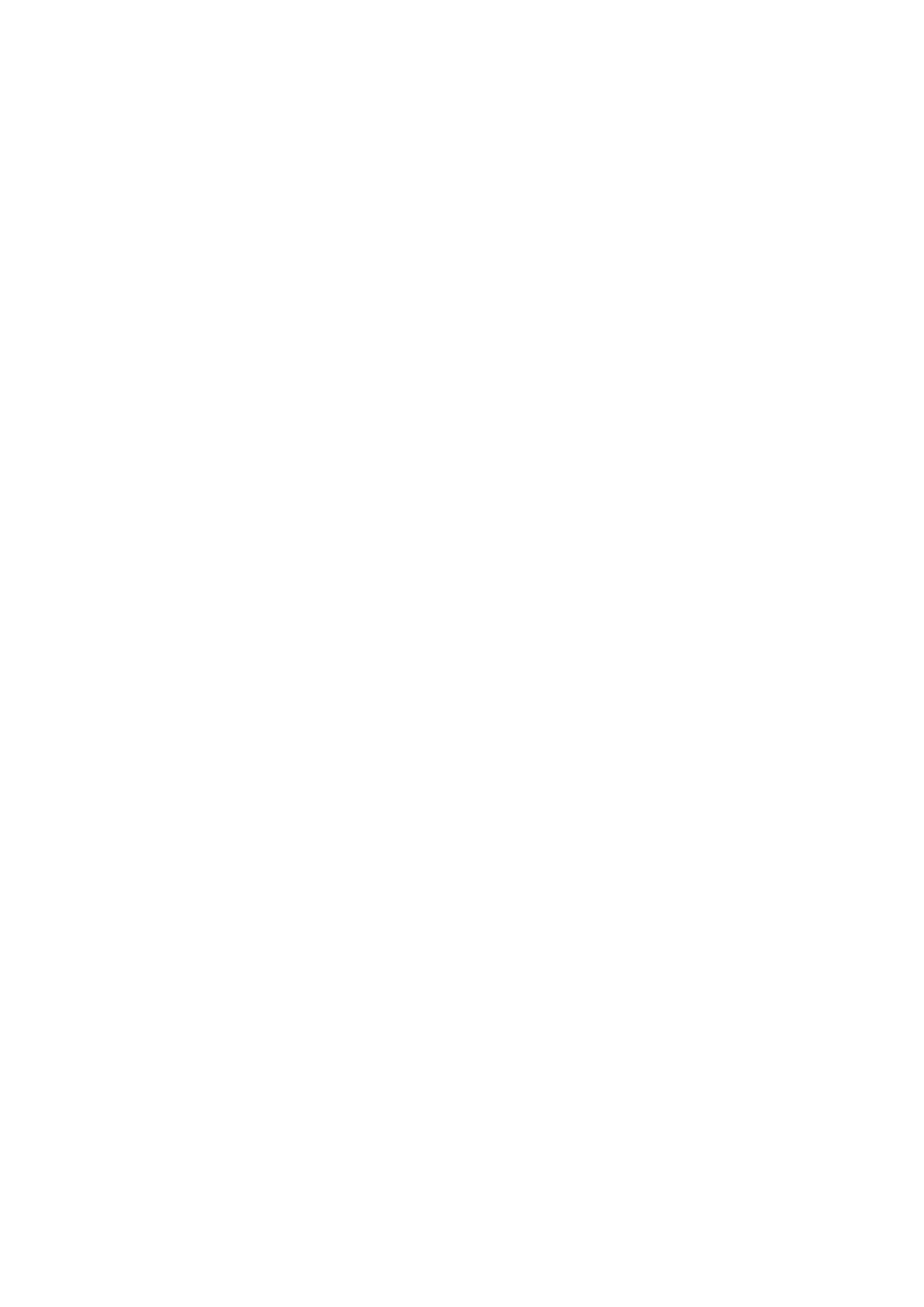# **I. Introduction**

- **1.** According to established practice, the Governing Body is regularly invited to examine and approve proposals regarding the choice of Conventions and Recommendations on which governments might be requested to submit reports under article  $19(5)(e)$ ,  $(6)(d)$  and  $(7)(b)$ , of the Constitution, with a view to the preparation of the annual General Surveys by the Committee of Experts on the Application of Conventions and Recommendations (CEACR).
- **2.** General Surveys allow the CEACR, in addition to reviewing national law and practice in member States, to examine difficulties raised by governments as standing in the way of application of instruments, clarify their scope and indicate possible means of overcoming obstacles to their implementation.
- **3.** The ILO Declaration on Social Justice for a Fair Globalization, 2008 (the Social Justice Declaration), and its Follow-up introduced a scheme of recurrent discussions by the Conference. In March 2009, the Governing Body decided that the cycle of recurrent discussions to be held by the International Labour Conference (ILC) under this follow-up would be seven years in length, with employment, social protection and fundamental principles and rights at work being discussed twice in the cycle.  $\frac{1}{1}$  As a result of this decision, the Governing Body has included a recurrent discussion as an item on the Conference agenda according to the following sequence: employment (2010), social protection (social security) (2011), fundamental principles and rights at work (2012), social dialogue (2013), employment (second recurrent discussion, 2014), social protection (labour protection) (second recurrent discussion, 2015), fundamental principles and rights at work (second recurrent discussion, 2016). In the context of the follow-up to the Social Justice Declaration, General Surveys of the CEACR, together with the related discussion of the Committee on the Application of Standards (CAS) of the Conference, have been acknowledged to be an important source of information on the law and practice of member States, from which recurrent discussion reports should benefit. Thus, the topics of the General Surveys of the CEACR have been aligned as much as possible with the strategic objective examined in the framework of the recurrent item.
- **4.** At the 309th Session of the Governing Body (November 2010), the Steering Group on the Follow-up to the Social Justice Declaration examined, inter alia, the interaction between General Surveys and recurrent discussion reports. The Steering Group was of the view that the review of the General Survey by the CAS should take place one year in advance of the recurrent discussion by the Conference as this would facilitate better consideration and integration of the standards-related aspects into the recurrent discussion, and this view was supported by the Governing Body.  $2^2$
- **5.** The implementation of this decision required a shift from the arrangement under which the General Survey and the recurrent discussion report on the same theme were submitted to the Conference in the same year. In March 2011, the Governing Body decided that no General Survey on instruments related to employment would be prepared for the purpose of the second recurrent discussion on employment that will take place at the 103rd Session (2014) of the Conference. Accordingly, the General Survey prepared by the Committee of Experts on minimum wage fixing instruments at its 2013 session will be discussed by

 $^{1}$  GB.304/7 and GB.304/PV, para. 183.

<sup>2</sup> GB.309/10, para. 8 and GB.309/PV, para. 288.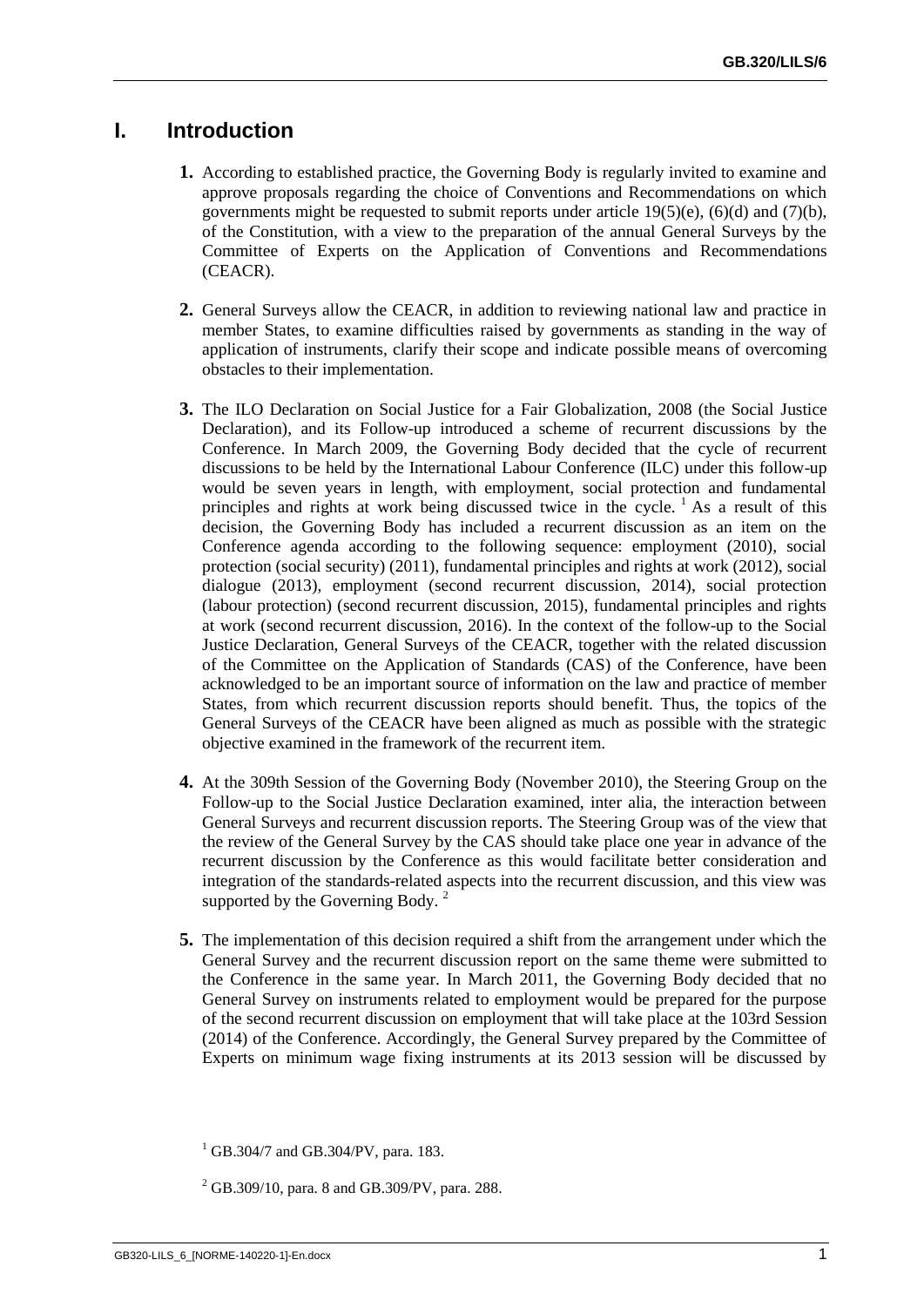the CAS at the 103rd Session (2014) of the Conference.<sup>3</sup> The General Survey and related discussion by the CAS in June 2014 will contribute to the preparation of the second recurrent discussion on the strategic objective of social protection (labour protection) to be held at the 104th Session (2015) of the Conference.

- **6.** The next General Survey to be prepared by the CEACR at its 2014 session on the right of association and rural workers' organizations instruments <sup>4</sup> will be discussed by the CAS at the 104th Session (2015) of the Conference. This General Survey and the related discussions by the CAS will contribute to the preparation of the second recurrent discussion on the strategic objective of fundamental principles and rights at work to be held at the 105th Session (2016) of the Conference.
- **7.** In this context, the purpose of the present document is to submit to the Governing Body a choice of instruments for the General Survey of the CEACR to be prepared at its 2015 session and discussed by the CAS at the 105th Session (2016) of the Conference.<sup>5</sup> In doing so, the Office is mindful that the topic of the recurrent discussion to be held in 2017 is not yet known as the Governing Body is still to discuss and decide on the future cycle of recurrent discussions. This decision is part of the broader question of the evaluation of the impact of the Social Justice Declaration, which will be discussed in the Institutional Section of the present session of the Governing Body. <sup>6</sup> In this light, the Governing Body may wish to consider for the next General Survey one or a combination of the instruments set out below, which are, to varying degrees, relevant to a number of the strategic objectives, or any other instrument(s) that it may wish to consider.

# **II. Selection of instruments**

**8.** Taking into account the background information contained in the appendix, which includes the years in which a General Survey was conducted, the Governing Body may wish to consider one or more of the following proposed instruments, in chronological order, for the next General Survey, or provide guidance to the Office on other instruments that should be considered.

### **The Vocational Rehabilitation and Employment (Disabled Persons) Convention, 1983 (No. 159), and its corresponding Recommendation (No. 168), 1983**

**9.** Convention No. 159 has been ratified by 82 member States. The Convention defines the term "disabled person" and the concept of vocational rehabilitation. It sets out the principles that should be contained in a national policy on vocational rehabilitation and employment of persons with disabilities, as well as the action to be taken to develop vocational rehabilitation and employment services for persons with disabilities.

<sup>3</sup> Report III (Part 1B), International Labour Conference, 103rd Session, Geneva, 2014, already available.

<sup>4</sup> The Right of Association (Agriculture) Convention, 1921 (No. 11), and the Rural Workers' Organisations Convention, 1975 (No. 141), and Recommendation (No. 149).

 $<sup>5</sup>$  The timing of the submission of the current proposal is consistent with the standard time frame for</sup> the preparation of General Surveys which, among other things, enables member States to have the necessary time to provide the information in response to the questionnaires sent out by the Office.

<sup>6</sup> GB.320/INS/2, paras 24–26.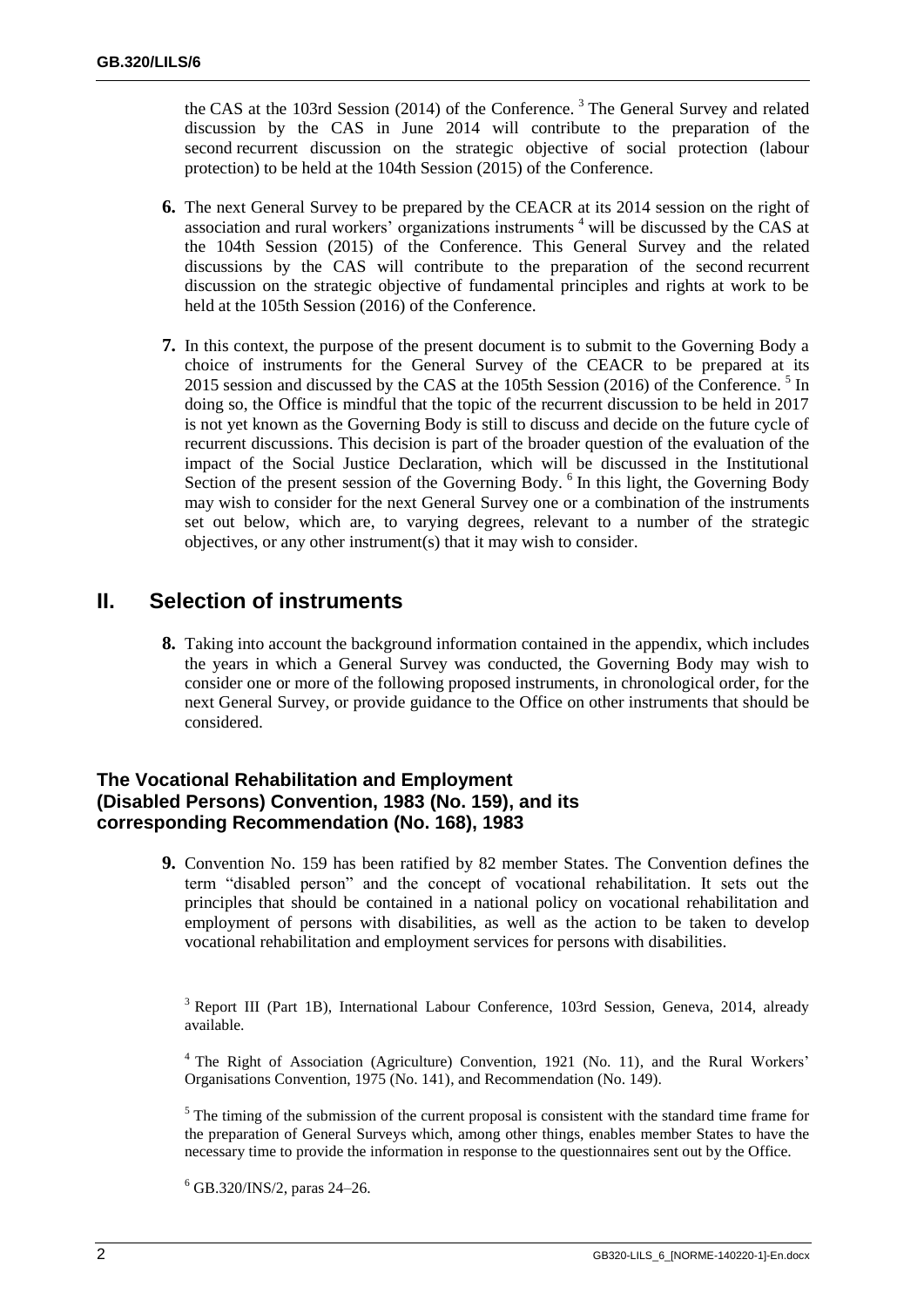- **10.** Governments were invited to reply to an article 19 questionnaire on Convention No. 159 and Recommendation No. 168 in 1997. In the tripartite discussion that took place in June 1998, the Worker members indicated that the General Survey submitted by the CEACR confirmed the relevance of Convention No. 159 and Recommendation No. 168, which constituted a solid basis for the action to be taken by member States. The Employer members emphasized the noble role played by the ILO in working to improve the situation of persons with disabilities, who constitute a particularly vulnerable category of the population. During the tripartite discussion, some concerns about the terminology used in Convention No. 159 and Recommendation No. 168 were raised, and it was suggested that the expression "disabled persons" be replaced by "persons with disabilities".
- **11.** At the international level, a rapid evolution of thinking on the rights of persons with disabilities has occurred over the last decade and a new approach to this issue was confirmed by the adoption of the United Nations Convention on the Rights of Persons with Disabilities and its Optional Protocol in December 2006, which has received 141 ratifications. A General Survey on Convention No. 159 and Recommendation No. 168 would update the information available on law and practice for each Member on rights at work for persons with disabilities and the extent to which an evolution has occurred since the last General Survey as regards the effect given or that is proposed to be given to the matters covered by the ILO instruments.

#### **The Labour Statistics Convention, 1985 (No. 160), and its corresponding Recommendation (No. 170), 1985**

- **12.** In June 1985 the Conference adopted the Labour Statistics Convention, 1985 (No. 160), and its corresponding Recommendation (No. 170). The Convention revised the Convention concerning Statistics of Wages and Hours of Work, 1938 (No. 63), which is closed to ratification. Convention No. 160 has a total of 49 ratifications, while Convention No. 63 is still in force for 14 countries. The Governing Body has never requested reports under article 19 of the ILO Constitution in relation to the application of the labour statistics instruments.
- **13.** Under Convention No. 160, countries are required to regularly collect, compile and publish basic labour statistics, which are to be progressively expanded in accordance with their resources, on the economically active population, employment, unemployment and, where possible, visible underemployment; the structure and distribution of the economically active population; average earnings and hours of work (hours actually worked or hours paid for) and, where appropriate, time rates of wages and normal hours of work; wage structure and distribution; labour cost; consumer price indices; household expenditure or, where appropriate, family expenditure and, where possible, household income or, where appropriate, family income; occupational injuries and, as far as possible, occupational diseases; and industrial disputes.
- **14.** Convention No. 160 is divided into Parts and includes flexibility clauses allowing separate acceptance of obligations. Members are invited to specify, when submitting their instruments of ratification, the Article or Articles of Part II in respect of which the obligations of the Convention are accepted. As stated in Article 2 of Convention No. 160, Members shall take into consideration the latest standards and guidelines established under the auspices of the ILO when designing or revising the compilation and publication of the statistics required by the Convention.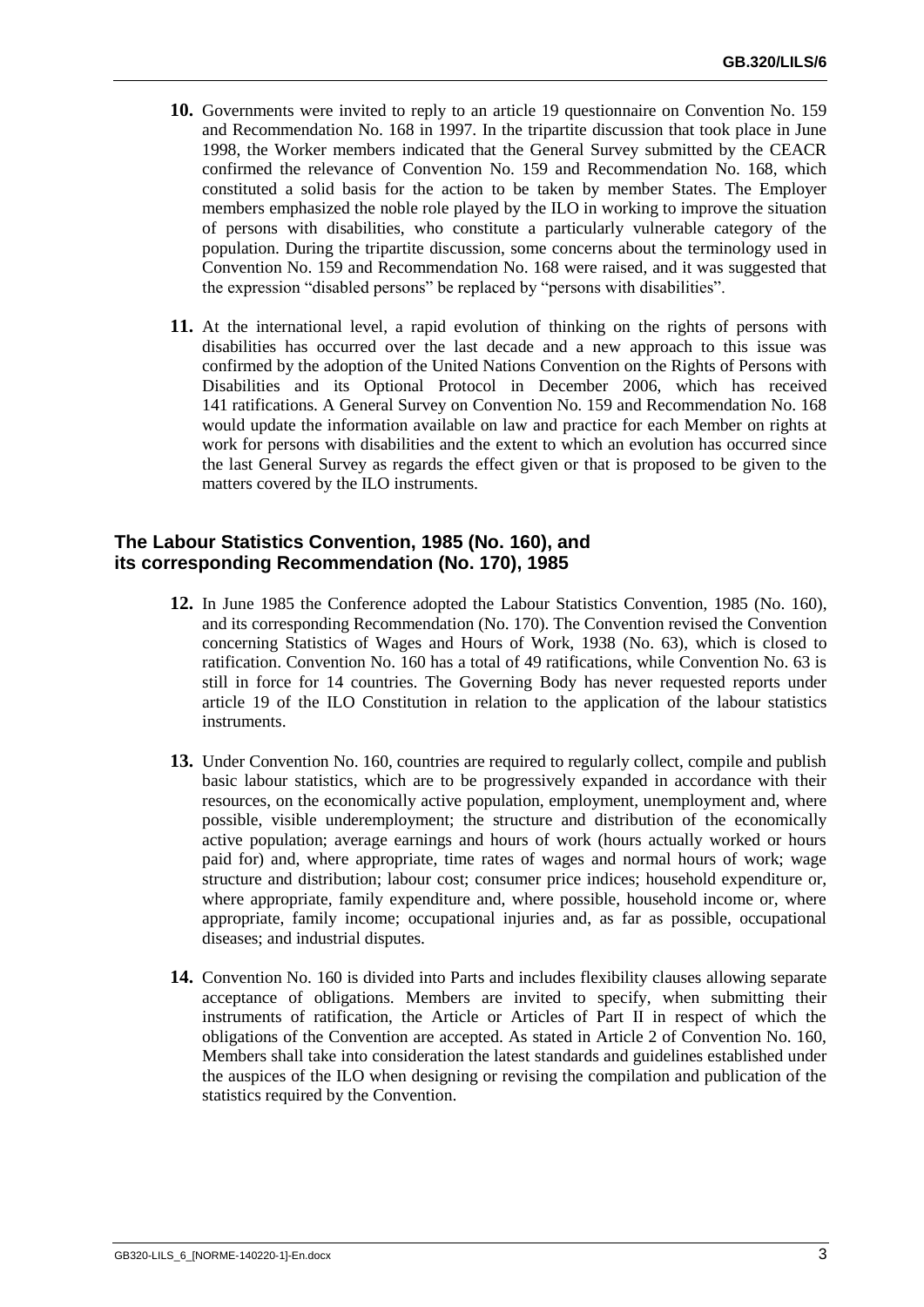- **15.** In October 2013, the 19th International Conference of Labour Statisticians adopted the resolution concerning statistics of work, employment and labour underutilization, which expands the notion of work, allowing for better measurement of different forms of work. A General Survey on Convention No. 160 could take into account the outcomes, as appropriate, of the Conference. In this respect, consideration could also be given to including, in this General Survey, some provisions of the Employment Relationship Recommendation, 2006 (No. 198), related to "disguised employment relationships" (Paragraph 4(b) of Recommendation No. 198).
- **16.** In view of the foregoing, a General Survey reviewing the state of law and practice, with respect to labour statistics, could be a timely theme to promote the resolution concerning statistics of work, employment and labour underutilization and to provide guidance to the Office and constituents in their efforts to establish strong labour statistics systems.

#### **The Indigenous and Tribal Peoples Convention, 1989 (No. 169)**

- **17.** In June 1989, the Conference adopted the Indigenous and Tribal Peoples Convention, 1989 (No. 169). With the entry into force of Convention No. 169, the Indigenous and Tribal Populations Convention, 1957 (No. 107), was closed to further ratification. Convention No. 169 has a total of 22 ratifications, while Convention No. 107 is still in force in 17 countries. The Governing Body has never requested reports under article 19 of the ILO Constitution in relation to the application of Convention No. 169.
- **18.** Convention No. 169 provides for consultation and participation of indigenous and tribal peoples with regard to policies and programmes that may affect them. It provides for the enjoyment of fundamental rights and establishes general policies regarding indigenous and tribal peoples' customs and traditions, land rights, the use of natural resources found on traditional lands, employment, vocational training, handicrafts and rural industries, social security and health, education, and cross-border contacts and communication.
- **19.** Article 2 of Convention No. 169 provides that governments are responsible for taking measures to, among other things, ensure "the full realization of the social, economic and cultural rights" and assist indigenous peoples in eliminating "socio-economic gaps that may exist between indigenous and other members of the national community". Public and private sector actors may be interested in demonstrating the positive impact of their projects in terms of the generation of productive employment for the entire community, and more specifically for the indigenous and tribal peoples concerned, in conformity with the Convention.
- **20.** In a recently published *Handbook for ILO Tripartite Constituents* on Convention No. 169, it was stressed that "Convention No. 169 is an instrument for good governance and a tool for conflict resolution and reconciliation of diverse interests". In many countries, it has also been recognized that there are still considerable challenges in terms of applying Convention No. 169 in law and practice, particularly with regard to the right to consultation. A General Survey on Convention No. 169 would allow for an examination of the extent to which effect has been given to its provisions and to assess the difficulties that prevent or delay the ratification of the Convention.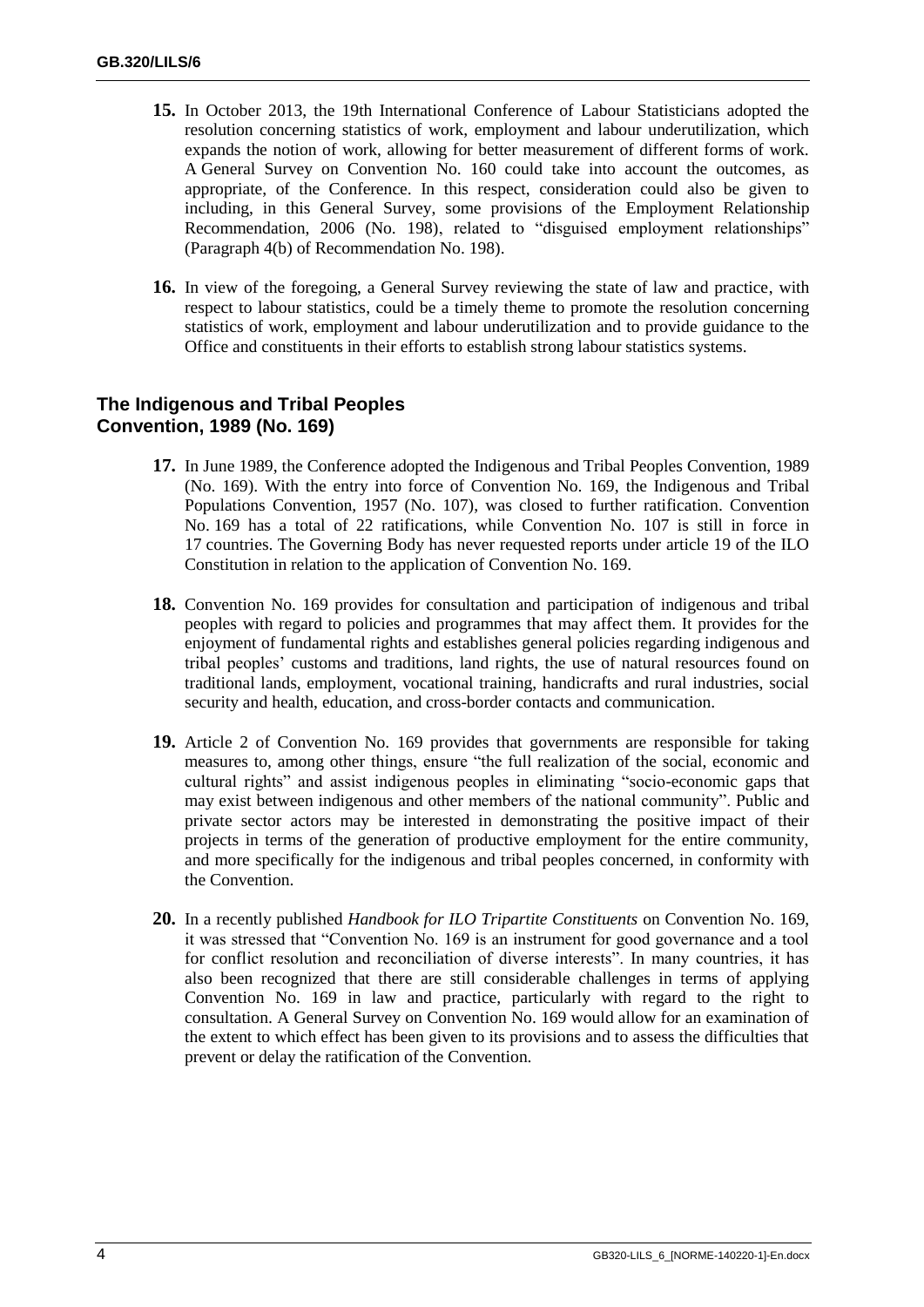#### **The Private Employment Agencies Convention, 1997 (No. 181), and its corresponding Recommendation (No. 188), 1997**

- **21.** Convention No. 181 has been ratified by 28 member States, including seven ratifications since the discussion of the 2010 General Survey concerning employment instruments by the CAS in June 2010. Convention No. 181 revised the Fee-Charging Employment Agencies Convention (Revised), 1949 (No. 96), which is still in force in 24 countries, and the Fee-Charging Employment Agencies Convention, 1933 (No. 34), which is still in force for one country.
- **22.** In the questionnaire established by the Governing Body for the preparation of the 2010 General Survey concerning employment instruments, information was requested on the manner in which governments ensure coordination among key labour market institutions, such as public employment services and private agencies (Article 13 of Convention No. 181). The questionnaire also requested information on the effect given to Article 3 of the Convention with respect to the legal status of private employment agencies.
- **23.** Some provisions of Convention No. 181, and Recommendation No. 188, were not fully covered by the 2010 General Survey. Consequently, further consideration may be given to the examination of Article 4 (which concerns the right of freedom of association and the right to collective bargaining), Article 5 (equality of opportunity and treatment), and Article 9 (child labour) of Convention No. 181. Private employment agencies should not make workers available to a user enterprise to replace workers of that enterprise who are on strike (Paragraph 6 of Recommendation No. 188). In the areas enumerated under Articles 11 and 12 of Convention No. 181, there is a constant need to have a clear legal framework in place to secure adequate protection for workers.
- **24.** When concluding the Global Dialogue Forum on the Role of Private Employment Agencies in Promoting Decent Work and Improving the Functioning of Labour Markets in Private Services Sectors,<sup>7</sup> held in October 2011, the Chairperson indicated that greater understanding was needed on the role of private employment agencies in the observance of fundamental principles and rights at work and in triangular employment relationships. In this regard, the Chairperson also indicated that further dialogue was needed to reconcile the views of stakeholders on temporary agency work and triangular relationships.
- **25.** A General Survey on Convention No. 181, and its corresponding Recommendation No. 188, could help clarify the understanding of these aspects relevant to the Convention and allow for an in-depth examination of the application of all the provisions of the instruments on private employment agencies.

<sup>7</sup> ILO: *Private employment agencies, promotion of decent work and improving the functioning of labour markets in private services sectors*, Issues paper for discussion at the Global Dialogue Forum on the Role of Private Employment Agencies in Promoting Decent Work and Improving the Functioning of Labour Markets in Private Services Sectors, GDFPSS/2011, and *Final report of the discussion*, GDFPSS/2011/10. As a follow-up to the discussions in October 2011 and March 2012, the Sectoral Activities Department (SECTOR) carried out country studies on the framework for the operation of private employment agencies; employment conditions; and treatment as regards issues such as pay, social protection, leave and pensions in selected countries, and providing sectoral information as appropriate.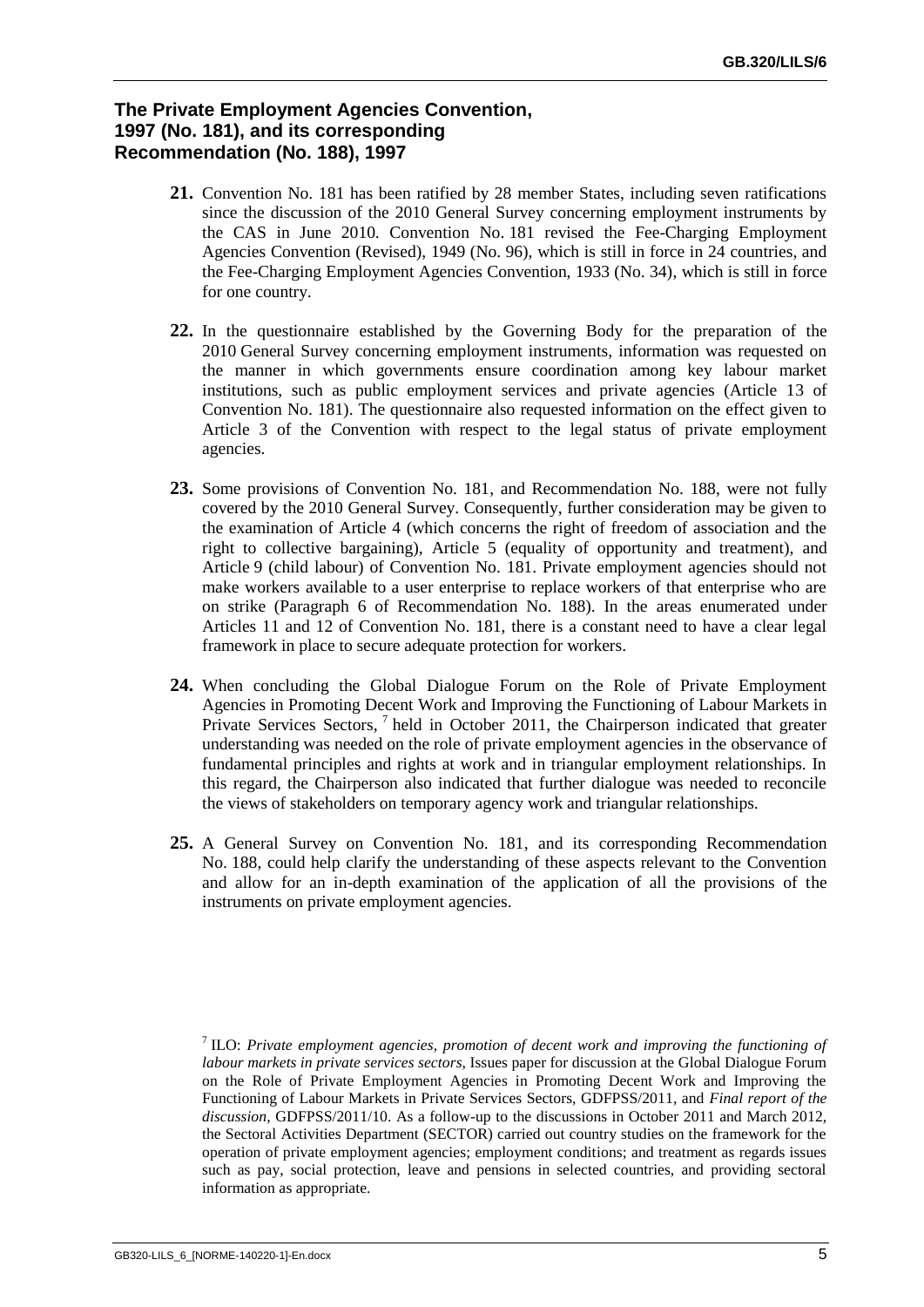#### **The Employment Relationship Recommendation (No. 198), 2006**

- **26.** The Employment Relationship Recommendation, 2006 (No. 198), has never been discussed in a General Survey. Recommendation No. 198 covers: 8
	- the formulation and application of a national policy for reviewing, at appropriate intervals, and, if necessary, clarifying and adapting the scope of relevant laws and regulations, in order to guarantee effective protection for workers who perform work in the context of an employment relationship;
	- $\blacksquare$  the determination via a listing of pertinent criteria of the existence of such a relationship, relying on the facts relating to the performance of work and the remuneration of the worker, notwithstanding how the relationship is characterized in any contrary arrangement that may have been agreed between the parties; and
	- $\blacksquare$  the establishment of an appropriate mechanism or the use of an existing one for monitoring developments in the labour market and the organization of work, and for formulating advice on the adoption and implementation of measures concerning the employment relationship.
- **27.** In relation to the proposals made above, the final Paragraph of Recommendation No. 198 reads as follows: "This Recommendation does not revise the Private Employment Agencies Recommendation, 1997 (No. 188), nor can it revise the Private Employment Agencies Convention, 1997 (No. 181)". This provision was introduced following tripartite discussion at the International Labour Conference in June 2006 in the Committee on the Employment Relationship, as a proposal of the Employer Vice-Chairperson who was concerned that Recommendation No. 198 "might have adverse effects on Convention No. 181 and breach the careful balance that had been achieved"<sup>9</sup> with respect to the instruments on private employment agencies.
- **28.** Consideration could therefore be given to the preparation of a General Survey on Recommendation No. 198, or to the inclusion of certain of its provisions, in a General Survey on either Convention Nos 181 or 160 referred to above.
- **29.** In light of the discussion and the guidance received from the Governing Body on the instrument, or combination of instruments, on which it wishes governments to be requested to submit reports for 2015 under article 19 of the Constitution for the next General Survey, the Office will prepare a report form for consideration and approval by the Governing Body at its 321st Session in June 2014. Electronic consultations will be undertaken with tripartite constituents of the Governing Body prior to the submission of the proposed report form to the Governing Body.

8 *The Employment Relationship: An annotated guide to ILO Recommendation No. 198*, published in October 2007, available at http://www.ilo.org/ifpdial/areas-of-work/labour-law/WCMS\_172417/ lang--en/index.htm.

9 ILO: Report of the Committee on the Employment Relationship, *Provisional Record* No. 21, para. 537, International Labour Conference, 95th Session, Geneva, 2006, p. 21/67.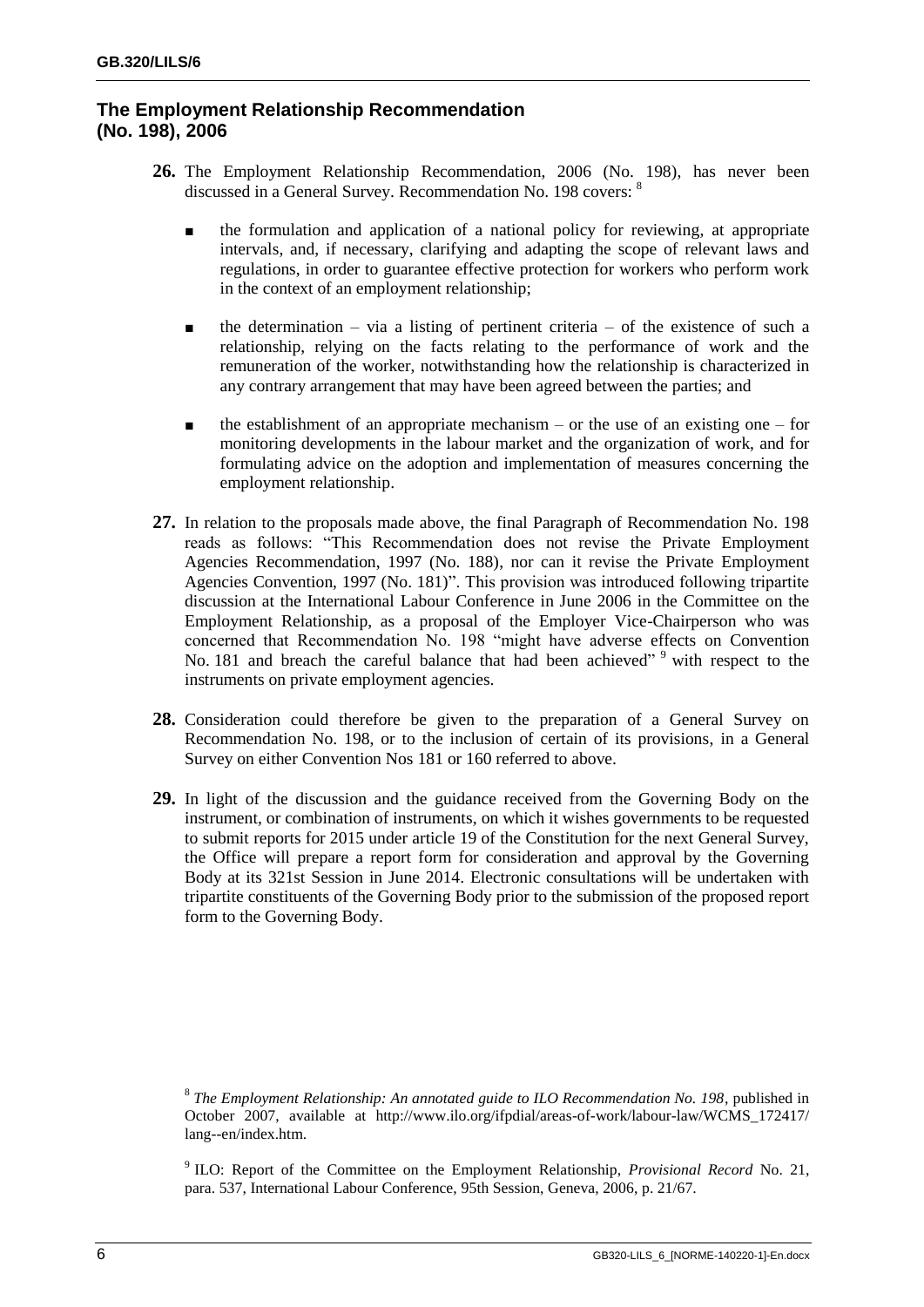#### *Draft decision*

**30.** *On the basis of the guidance received from the constituents on the instrument, or combination of instruments, for the next General Survey, the Governing Body requests the Office to prepare the corresponding article 19 questionnaire for consideration at its 321st Session in June 2014.*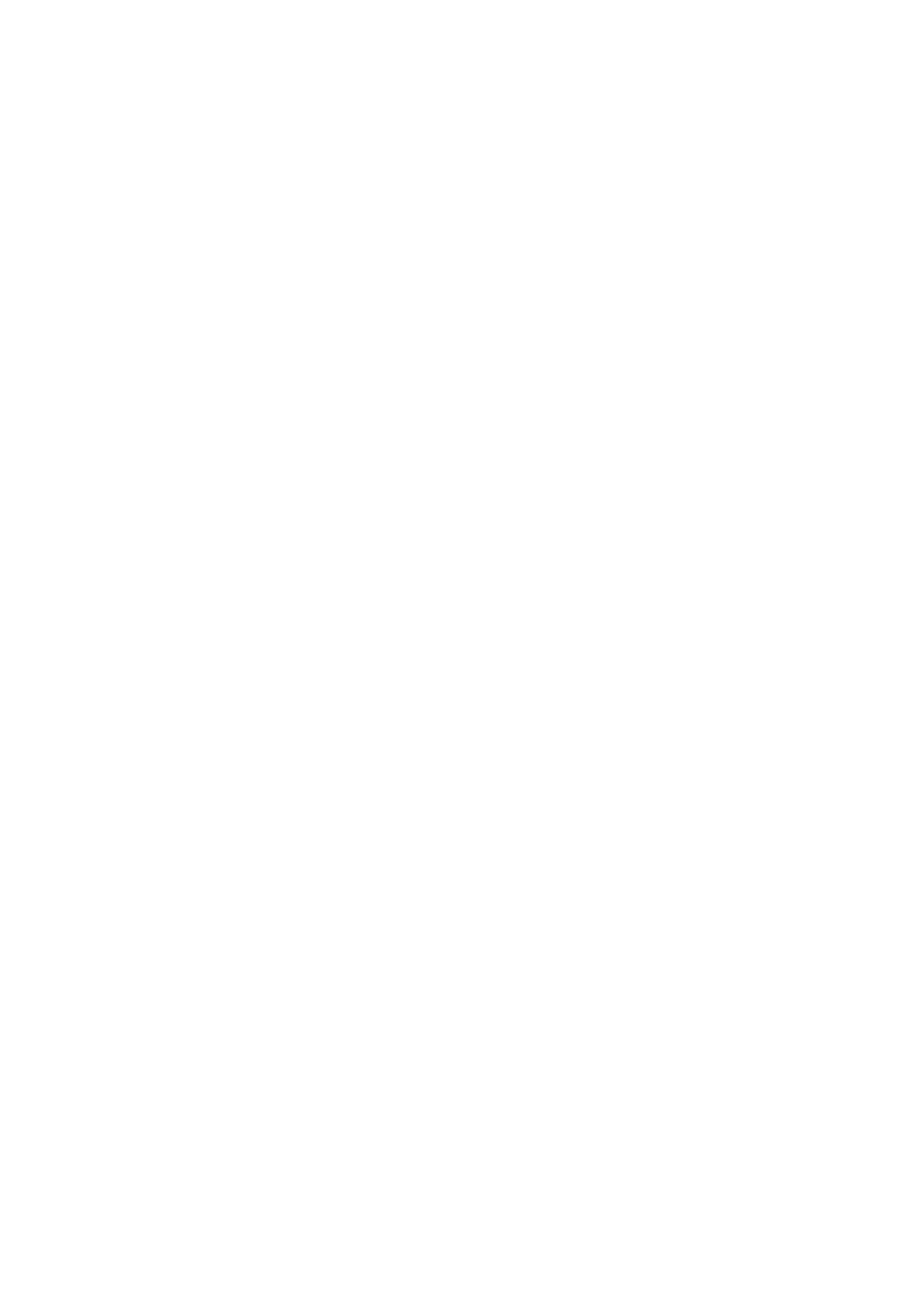# **Appendix**

#### **List of Conventions and Recommendations on which the Governing Body has decided to request reports from governments under article 19 of the Constitution** <sup>1</sup>

## **1949**

| C.29  | Forced Labour Convention, 1930                                          |
|-------|-------------------------------------------------------------------------|
| C.68  | Food and Catering (Ships' Crews) Convention, 1946                       |
| C.69  | Certification of Ships' Cooks Convention, 1946                          |
| C.71  | Seafarers' Pensions Convention, 1946                                    |
| C.73  | Medical Examination (Seafarers) Convention, 1946                        |
| C.74  | Certification of Able Seamen Convention, 1946                           |
| R. 35 | Forced Labour (Indirect Compulsion) Recommendation, 1930                |
| R. 36 | Forced Labour (Regulation) Recommendation, 1930                         |
| R. 67 | Income Security Recommendation, 1944                                    |
| R. 68 | Social Security (Armed Forces) Recommendation, 1944                     |
| R. 69 | Medical Care Recommendation, 1944                                       |
| R. 77 | Vocational Training (Seafarers) Recommendation, 1946                    |
| 1950  |                                                                         |
| C.32  | Protection against Accidents (Dockers) Convention (Revised), 1932       |
| C.81  | Labour Inspection Convention, 1947                                      |
| C.85  | Labour Inspectorates (Non-Metropolitan Territories) Convention, 1947    |
| R. 40 | Protection against Accidents (Dockers) Reciprocity Recommendation, 1932 |
| R. 57 | Vocational Training Recommendation, 1939                                |
| R. 60 | Apprenticeship Recommendation, 1939                                     |
| R. 81 | Labour Inspection Recommendation, 1947                                  |
| R. 82 | Labour Inspection (Mining and Transport) Recommendation, 1947           |
| 1951  |                                                                         |
| C.44  | Unemployment Provision Convention, 1934                                 |
| C.88  | Employment Service Convention, 1948                                     |
| R. 44 | Unemployment Provision Recommendation, 1934                             |
| R. 45 | Unemployment (Young Persons) Recommendation, 1935                       |
| R. 51 | Public Works (National Planning) Recommendation, 1937                   |
| R. 71 | Employment (Transition from War to Peace) Recommendation, 1944          |
| R. 73 | Public Works (National Planning) Recommendation, 1944                   |
| R. 83 | Employment Service Recommendation, 1948                                 |

<sup>1</sup> The dates indicated correspond to the year for which the reports under article 19 of the Constitution were requested from the member States. The General Surveys are published and discussed at the International Labour Conference the following year.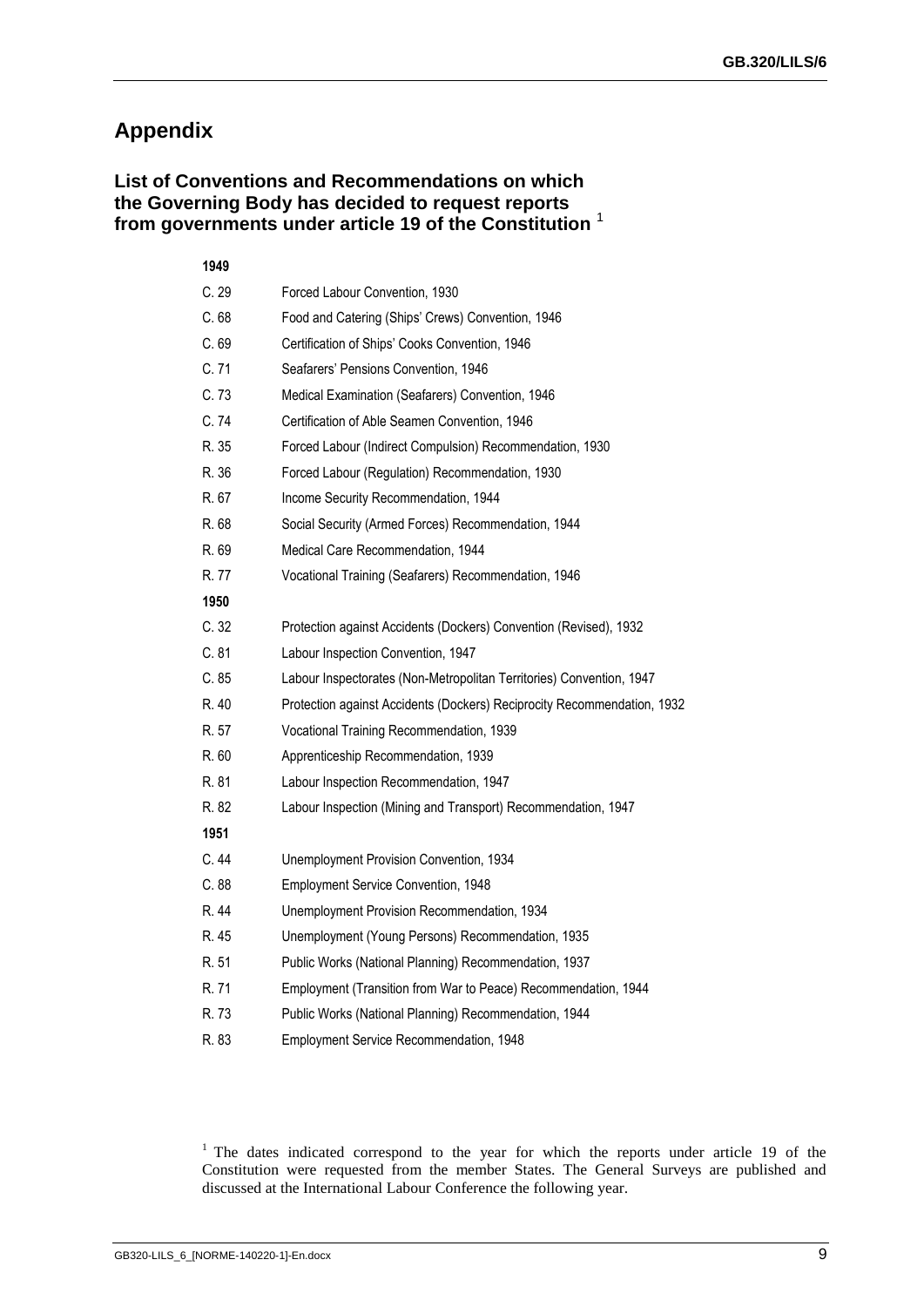| 1952   |                                                                                    |
|--------|------------------------------------------------------------------------------------|
| C.87   | Freedom of Association and Protection of the Right to Organise Convention, 1948    |
| C.84   | Right of Association (Non-Metropolitan Territories) Convention, 1947               |
| C.97   | Migration for Employment Convention (Revised), 1949                                |
| R. 86  | Migration for Employment Recommendation (Revised), 1949                            |
| 1953   |                                                                                    |
| C.94   | Labour Clauses (Public Contracts) Convention, 1949                                 |
| C.95   | Protection of Wages Convention, 1949                                               |
| R. 84  | Labour Clauses (Public Contracts) Recommendation, 1949                             |
| R. 85  | Protection of Wages Recommendation, 1949                                           |
| 1954   |                                                                                    |
| C.60   | Minimum Age (Non-Industrial Employment) Convention (Revised), 1937                 |
| C.78   | Medical Examination of Young Persons (Non-Industrial Occupations) Convention, 1946 |
| C.79   | Night Work of Young Persons (Non-Industrial Occupations) Convention, 1946          |
| R. 79  | Medical Examination of Young Persons Recommendation, 1946                          |
| R. 80  | Night Work of Young Persons (Non-Industrial Occupations) Recommendation, 1946      |
| 1955   |                                                                                    |
| C.98   | Right to Organise and Collective Bargaining Convention, 1949                       |
| C. 100 | Equal Remuneration Convention, 1951                                                |
| R. 91  | Collective Agreements Recommendation, 1951                                         |
| R. 90  | Equal Remuneration Recommendation, 1951                                            |
| 1956   |                                                                                    |
| C.81   | Labour Inspection Convention, 1947                                                 |
| C.87   | Freedom of Association and Protection of the Right to Organise Convention, 1948    |
| R. 81  | Labour Inspection Recommendation, 1947                                             |
| R. 82  | Labour Inspection (Mining and Transport) Recommendation, 1947                      |
| 1957   |                                                                                    |
| C.26   | Minimum Wage-Fixing Machinery Convention, 1928                                     |
| C. 99  | Minimum Wage Fixing Machinery (Agriculture) Convention, 1951                       |
| R. 30  | Minimum Wage-Fixing Machinery Recommendation, 1928                                 |
| R. 89  | Minimum Wage-Fixing Machinery (Agriculture) Recommendation, 1951                   |
| 1958   |                                                                                    |
| C. 84  | Right of Association (Non-Metropolitan Territories) Convention, 1947               |
| C.87   | Freedom of Association and Protection of the Right to Organise Convention, 1948    |
| C.98   | Right to Organise and Collective Bargaining Convention, 1949                       |
| R. 91  | Collective Agreements Recommendation, 1951                                         |
| R. 94  | Co-operation at the Level of the Undertaking Recommendation, 1952                  |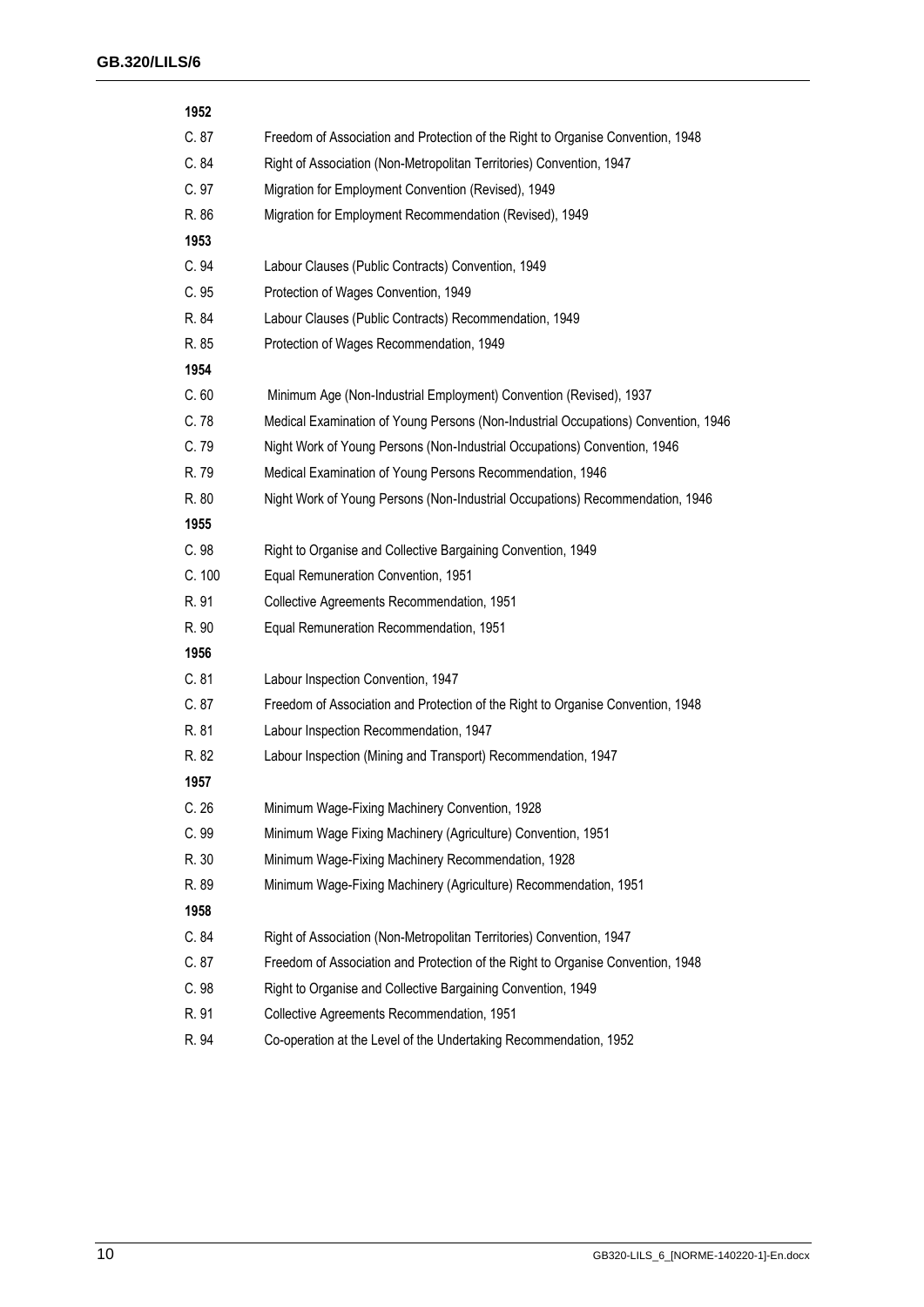| 1959   |                                                                       |
|--------|-----------------------------------------------------------------------|
| C.5    | Minimum Age (Industry) Convention, 1919                               |
| C.59   | Minimum Age (Industry) Convention (Revised), 1937                     |
| C.6    | Night Work of Young Persons (Industry) Convention, 1919               |
| C.90   | Night Work of Young Persons (Industry) Convention (Revised), 1948     |
| C.77   | Medical Examination of Young Persons (Industry) Convention, 1946      |
| 1960   |                                                                       |
| C. 102 | Social Security (Minimum Standards) Convention, 1952                  |
|        | (Reports have also been requested under Article 76 of the Convention) |
| 1961   |                                                                       |
| C.29   | Forced Labour Convention, 1930                                        |
| C. 105 | Abolition of Forced Labour Convention, 1957                           |
| R. 35  | Forced Labour (Indirect Compulsion) Recommendation, 1930              |
| R. 36  | Forced Labour (Regulation) Recommendation, 1930                       |
| 1962   |                                                                       |
| C. 111 | Discrimination (Employment and Occupation) Convention, 1958           |
| R. 111 | Discrimination (Employment and Occupation) Recommendation, 1958       |
| 1963   |                                                                       |
| C.52   | Holidays with Pay Convention, 1936                                    |
| C. 101 | Holidays with Pay (Agriculture) Convention, 1952                      |
| R. 47  | Holidays with Pay Recommendation, 1936                                |
| R. 98  | Holidays with Pay Recommendation, 1954                                |
| C.14   | Weekly Rest (Industry) Convention, 1921                               |
| C. 106 | Weekly Rest (Commerce and Offices) Convention, 1957                   |
| R. 103 | Weekly Rest (Commerce and Offices) Recommendation, 1957               |
| 1964   |                                                                       |
| C.3    | Maternity Protection Convention, 1919                                 |
| C. 103 | Maternity Protection Convention (Revised), 1952                       |
| R. 12  | Maternity Protection (Agriculture) Recommendation, 1921               |
| R. 95  | Maternity Protection Recommendation, 1952                             |
| 1965   |                                                                       |
| C.81   | Labour Inspection Convention, 1947                                    |
| R. 81  | Labour Inspection Recommendation, 1947                                |
| R. 82  | Labour Inspection (Mining and Transport) Recommendation, 1947         |
| 1966   |                                                                       |
| C.1    | Hours of Work (Industry) Convention, 1919                             |
| C.30   | Hours of Work (Commerce and Offices) Convention, 1930                 |
| C.47   | Forty-Hour Week Convention, 1935                                      |
| R. 116 | Reduction of Hours of Work Recommendation, 1962                       |
| 1967   |                                                                       |
| C.29   | Forced Labour Convention, 1930                                        |
| C. 105 | Abolition of Forced Labour Convention, 1957                           |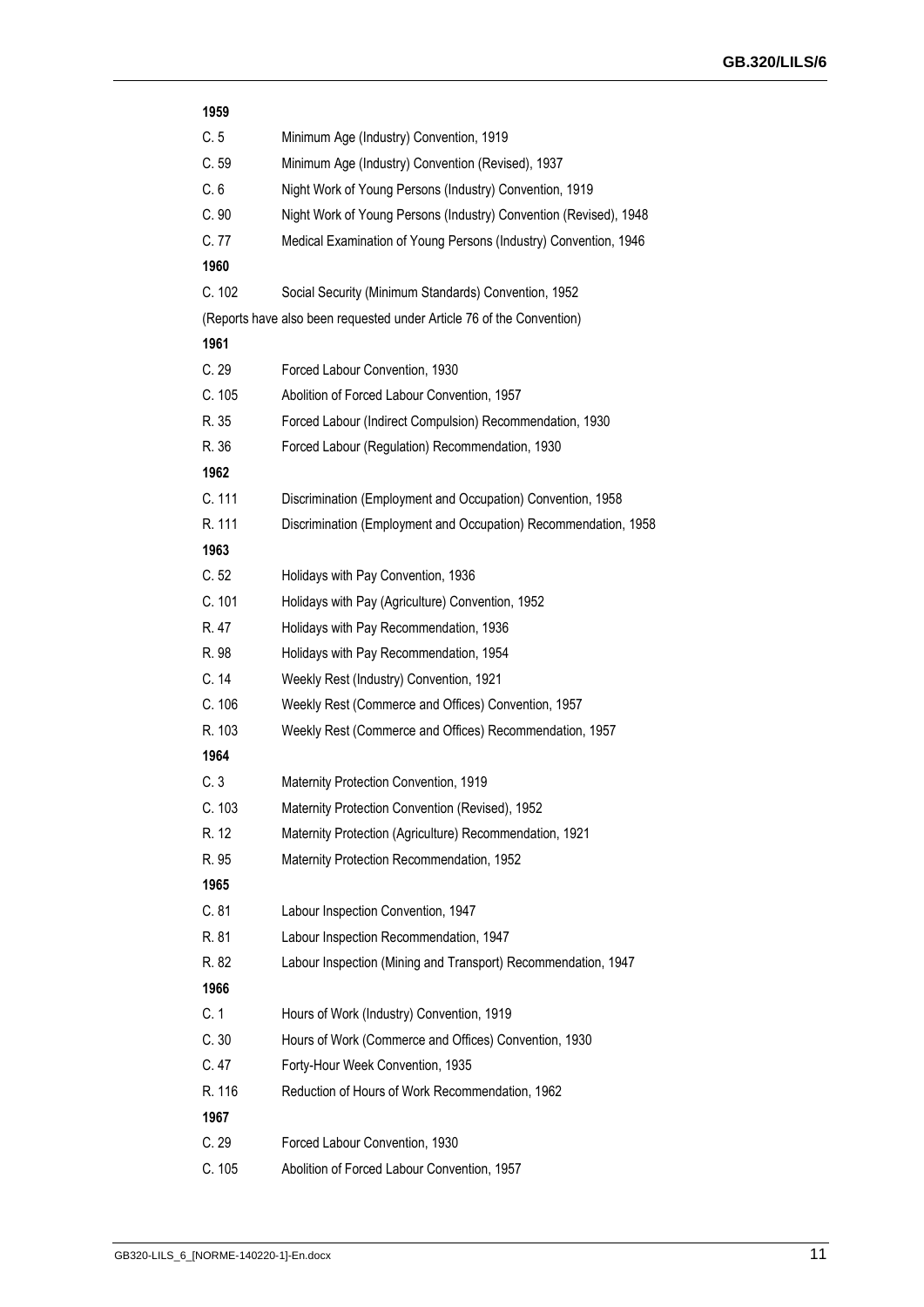| 1968               |                                                                                 |
|--------------------|---------------------------------------------------------------------------------|
| 17 key Conventions |                                                                                 |
| 1969               |                                                                                 |
| R. 97              | Protection of Workers' Health Recommendation, 1953                              |
| R. 102             | Welfare Facilities Recommendation, 1956                                         |
| R. 112             | Occupational Health Services Recommendation, 1959                               |
| R. 115             | Workers' Housing Recommendation, 1961                                           |
| 1970               |                                                                                 |
| C. 111             | Discrimination (Employment and Occupation) Convention, 1958                     |
| R. 111             | Discrimination (Employment and Occupation) Recommendation, 1958                 |
| 1971               |                                                                                 |
| C. 122             | Employment Policy Convention, 1964                                              |
| R. 122             | Employment Policy Recommendation, 1964                                          |
| R. 107             | Seafarers' Engagement (Foreign Vessels) Recommendation, 1958                    |
| R. 108             | Social Conditions and Safety (Seafarers) Recommendation, 1958                   |
| 1972               |                                                                                 |
| C.87               | Freedom of Association and Protection of the Right to Organise Convention, 1948 |
| C.98               | Right to Organise and Collective Bargaining Convention, 1949                    |
| 1973               |                                                                                 |
| R. 119             | Termination of Employment Recommendation, 1963                                  |
| 1974               |                                                                                 |
| C. 100             | Equal Remuneration Convention, 1951                                             |
| R. 90              | Equal Remuneration Recommendation, 1951                                         |
| 1975               |                                                                                 |
| R. 113             | Consultation (Industrial and National Levels) Recommendation, 1960              |
| 1976               |                                                                                 |
| C. 118             | Equality of Treatment (Social Security) Convention, 1962                        |
| 1977               |                                                                                 |
| R. 123             | Employment (Women with Family Responsibilities) Recommendation, 1965            |
| 1978               |                                                                                 |
| C.29               | Forced Labour Convention, 1930                                                  |
| C. 105             | Abolition of Forced Labour Convention, 1957                                     |
| 1979               |                                                                                 |
| C.97               | Migration for Employment Convention (Revised), 1949                             |
| C. 143             | Migrant Workers (Supplementary Provisions) Convention, 1975                     |
| R. 86              | Migration for Employment Recommendation (Revised), 1949                         |
| R. 151             | Migrant Workers Recommendation, 1975                                            |
| 1980               |                                                                                 |
| C. 138             | Minimum Age Convention, 1973                                                    |
| R. 146             | Minimum Age Recommendation, 1973                                                |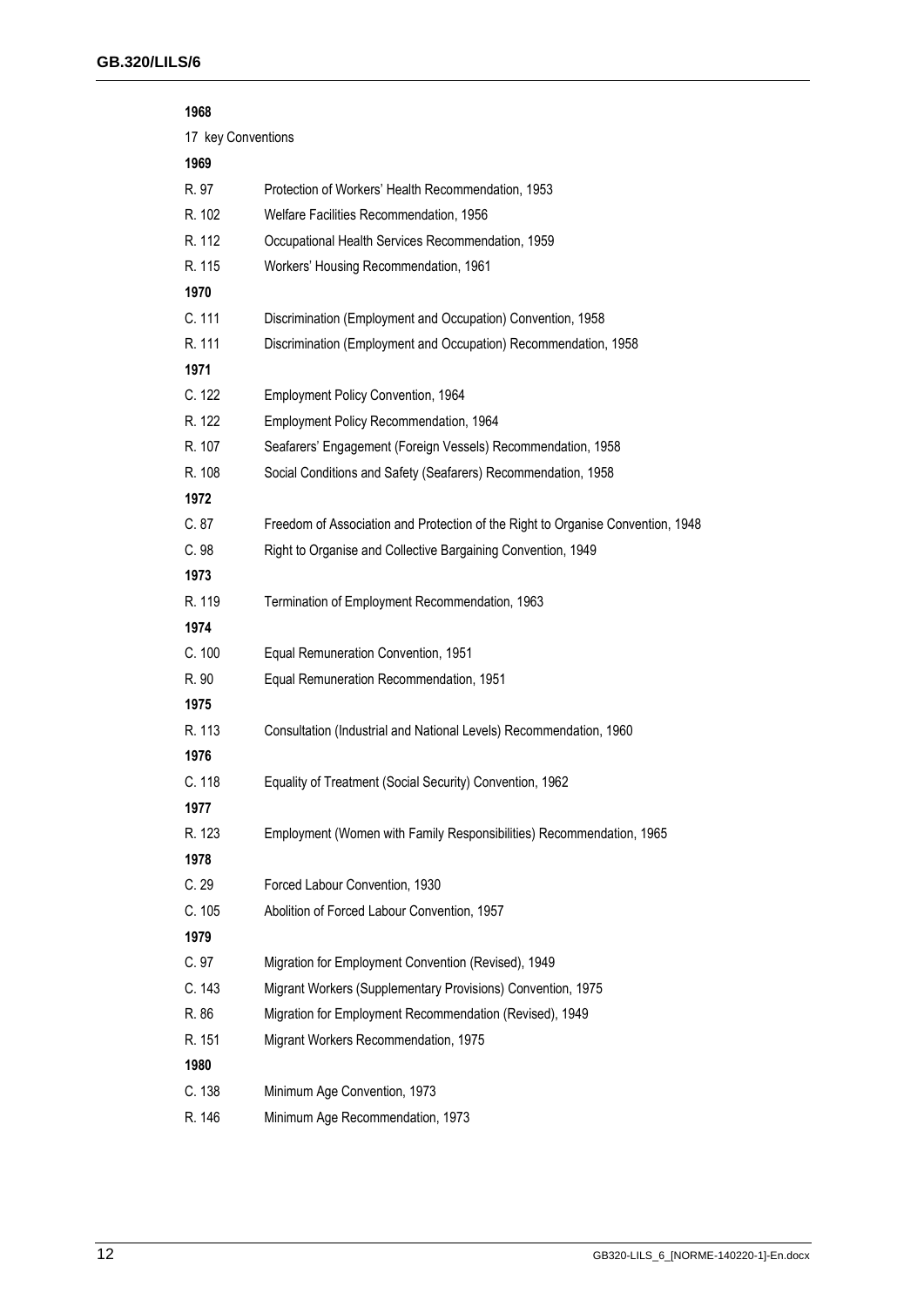| 1981   |                                                                                                    |
|--------|----------------------------------------------------------------------------------------------------|
| C. 144 | Tripartite Consultation (International Labour Standards) Convention, 1976                          |
| R. 152 | Tripartite Consultation (Activities of the International Labour Organisation) Recommendation, 1976 |
| 1982   |                                                                                                    |
| C.87   | Freedom of Association and Protection of the Right to Organise Convention, 1948                    |
| C.98   | Right to Organise and Collective Bargaining Convention, 1949                                       |
| C. 141 | Rural Workers' Organisations Convention, 1975                                                      |
| R. 149 | Rural Workers' Organisations Recommendation, 1975                                                  |
| 1983   |                                                                                                    |
| C.14   | Weekly Rest (Industry) Convention, 1921                                                            |
| C. 106 | Weekly Rest (Commerce and Offices) Convention, 1957                                                |
| C. 132 | Holidays with Pay Convention (Revised), 1970                                                       |
| R. 116 | Reduction of Hours of Work Recommendation, 1962                                                    |
| 1984   |                                                                                                    |
| C.81   | Labour Inspection Convention, 1947                                                                 |
| C. 129 | Labour Inspection (Agriculture) Convention, 1969                                                   |
| R. 81  | Labour Inspection Recommendation, 1947                                                             |
| R. 82  | Labour Inspection (Mining and Transport) Recommendation, 1947                                      |
| 1985   |                                                                                                    |
| C. 100 | Equal Remuneration Convention, 1951                                                                |
| R. 90  | Equal Remuneration Recommendation, 1951                                                            |
| 1986   |                                                                                                    |
| C. 119 | Guarding of Machinery Convention, 1963                                                             |
| R. 118 | Guarding of Machinery Recommendation, 1963                                                         |
| C. 148 | Working Environment (Air Pollution, Noise and Vibration) Convention, 1977                          |
| R. 156 | Working Environment (Air Pollution, Noise and Vibration) Recommendation, 1977                      |
| 1987   |                                                                                                    |
| C. 111 | Discrimination (Employment and Occupation) Convention, 1958                                        |
| R. 111 | Discrimination (Employment and Occupation) Recommendation, 1958                                    |
| 1988   |                                                                                                    |
| C. 102 | Social Security (Minimum Standards) Convention, 1952                                               |
| C. 128 | Invalidity, Old-Age and Survivors' Benefits Convention, 1967                                       |
| R. 131 | Invalidity, Old-Age and Survivors' Benefits Recommendation, 1967                                   |
|        | (In all cases in so far as the provisions of these instruments apply to old-age benefits)          |
| 1989   |                                                                                                    |
| C. 147 | Merchant Shipping (Minimum Standards) Convention, 1976                                             |
| R. 155 | Merchant Shipping (Improvement of Standards) Recommendation, 1976                                  |
| 1990   |                                                                                                    |
| C. 140 | Paid Educational Leave Convention, 1974                                                            |
| R. 148 | Paid Educational Leave Recommendation, 1974                                                        |
| C. 142 | Human Resources Development Convention, 1975                                                       |
| R. 150 | Human Resources Development Recommendation, 1975                                                   |
|        |                                                                                                    |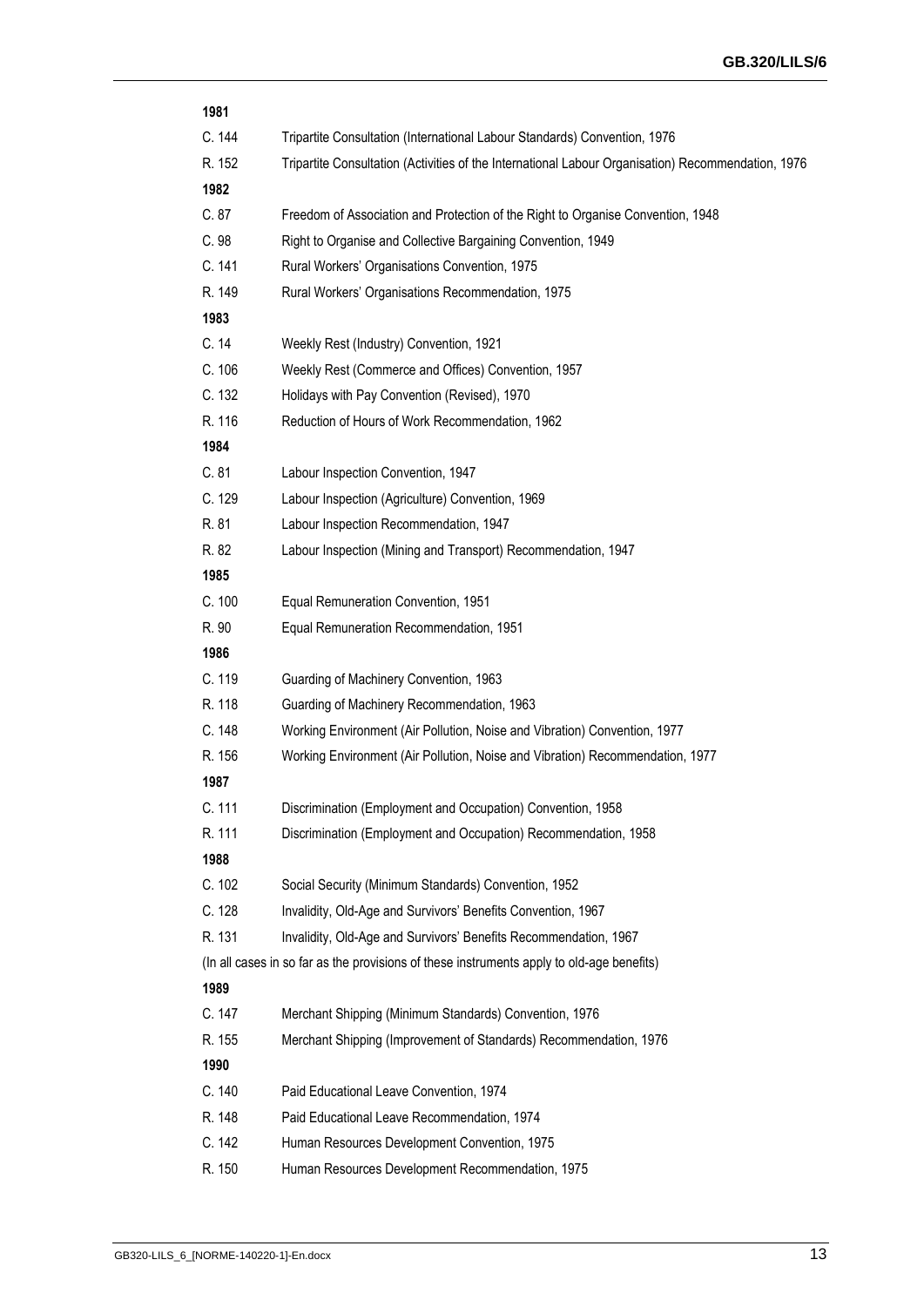| 1991             |                                                                                                    |  |
|------------------|----------------------------------------------------------------------------------------------------|--|
| C.26             | Minimum Wage-Fixing Machinery Convention, 1928                                                     |  |
| R. 30            | Minimum Wage-Fixing Machinery Recommendation, 1928                                                 |  |
| C.99             | Minimum Wage Fixing Machinery (Agriculture) Convention, 1951                                       |  |
| R. 89            | Minimum Wage-Fixing Machinery (Agriculture) Recommendation, 1951                                   |  |
| C. 131           | Minimum Wage Fixing Convention, 1970                                                               |  |
| R. 135           | Minimum Wage Fixing Recommendation, 1970                                                           |  |
| 1992             |                                                                                                    |  |
| C. 156           | Workers with Family Responsibilities Convention, 1981                                              |  |
| R. 165           | Workers with Family Responsibilities Recommendation, 1981                                          |  |
| 1993             |                                                                                                    |  |
| C.87             | Freedom of Association and Protection of the Right to Organise Convention, 1948                    |  |
| C.98             | Right to Organise and Collective Bargaining Convention, 1949                                       |  |
| 1994             |                                                                                                    |  |
| C. 158           | Termination of Employment Convention, 1982                                                         |  |
| R. 166           | Termination of Employment Recommendation, 1982                                                     |  |
| 1995             |                                                                                                    |  |
| C. 111           | Discrimination (Employment and Occupation) Convention, 1958                                        |  |
| (Special Survey) |                                                                                                    |  |
| 1996             |                                                                                                    |  |
| C. 150           | Labour Administration Convention, 1978                                                             |  |
| R. 158           | Labour Administration Recommendation, 1978                                                         |  |
| 1997             |                                                                                                    |  |
| C. 159           | Vocational Rehabilitation and Employment (Disabled Persons) Convention, 1983                       |  |
| R. 168           | Vocational Rehabilitation and Employment (Disabled Persons) Recommendation, 1983                   |  |
| 1998             |                                                                                                    |  |
| C.97             | Migration for Employment Convention (Revised), 1949                                                |  |
| R. 86            | Migration for Employment Recommendation (Revised), 1949                                            |  |
| C. 143           | Migrant Workers (Supplementary Provisions) Convention, 1975                                        |  |
| R. 151           | Migrant Workers Recommendation, 1975                                                               |  |
| 1999             |                                                                                                    |  |
| C. 144           | Tripartite Consultation (International Labour Standards) Convention, 1976                          |  |
| R. 152           | Tripartite Consultation (Activities of the International Labour Organisation) Recommendation, 1976 |  |
| 2000             |                                                                                                    |  |
| C.4              | Night Work (Women) Convention, 1919                                                                |  |
| C.41             | Night Work (Women) Convention (Revised), 1934                                                      |  |
| C.89             | Night Work (Women) Convention (Revised), 1948                                                      |  |
|                  | Protocol of 1990 to the Night Work (Women) Convention (Revised), 1948                              |  |
| 2001             |                                                                                                    |  |
| C. 137           | Dock Work Convention, 1973                                                                         |  |
| R. 145           | Dock Work Recommendation, 1973                                                                     |  |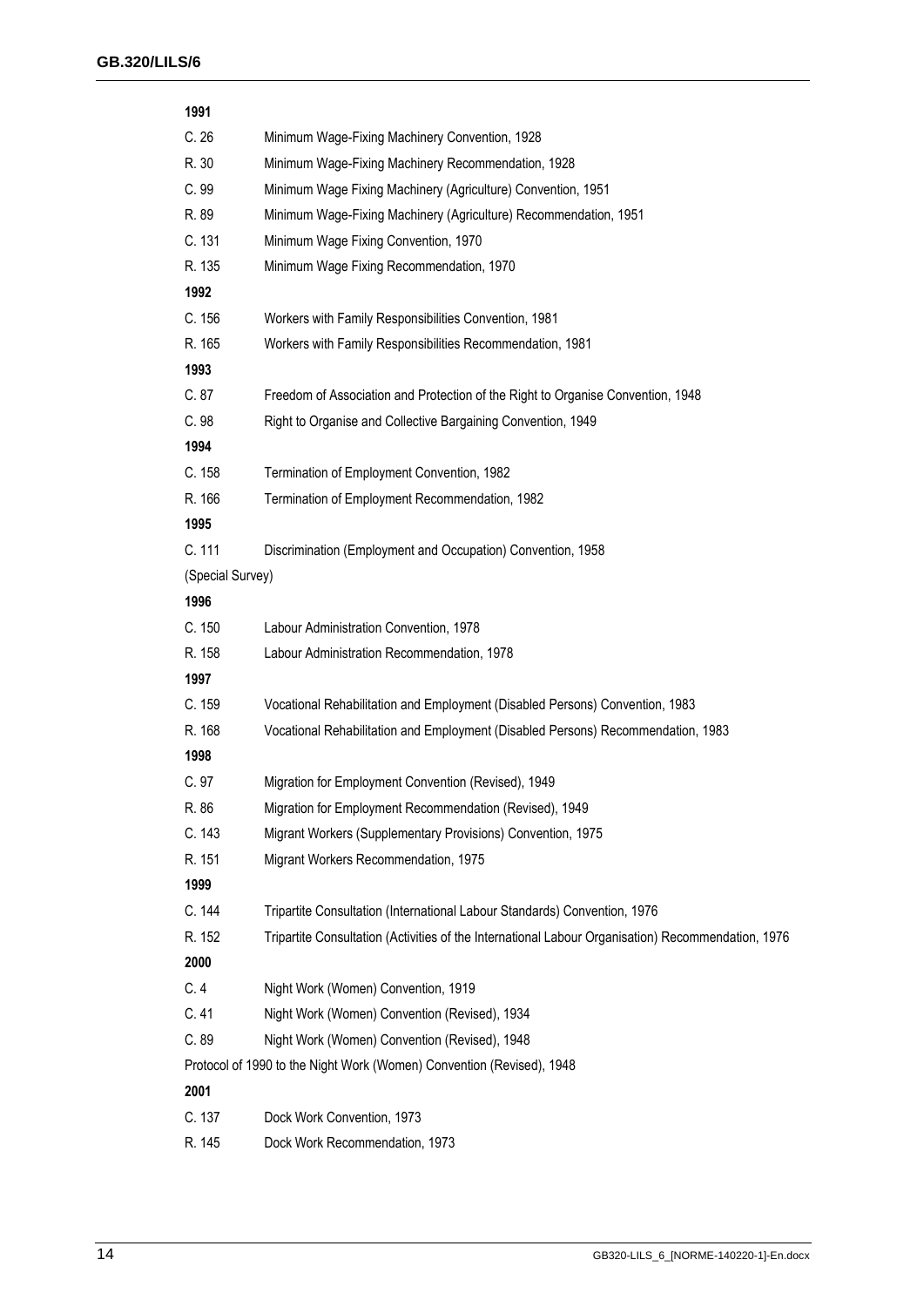| 2002   |                                                                           |
|--------|---------------------------------------------------------------------------|
| C.95   | Protection of Wages Convention, 1949                                      |
| R. 85  | Protection of Wages Recommendation, 1949                                  |
| 2003   |                                                                           |
| C. 122 | Employment Policy Convention, 1964                                        |
| R. 169 | Employment Policy (Supplementary Provisions) Recommendation, 1984         |
| C. 142 | Human Resources Development Convention, 1975                              |
| R. 189 | Job Creation in Small and Medium-Sized Enterprises Recommendation, 1998   |
| 2004   |                                                                           |
| C.1    | Hours of Work (Industry) Convention, 1919                                 |
| C.30   | Hours of Work (Commerce and Offices) Convention, 1930                     |
| 2005   |                                                                           |
| C.81   | Labour Inspection Convention, 1947                                        |
|        | Protocol of 1995 to the Labour Inspection Convention, 1947                |
| R. 81  | Labour Inspection Recommendation, 1947                                    |
| R. 82  | Labour Inspection (Mining and Transport) Recommendation, 1947             |
| C. 129 | Labour Inspection (Agriculture) Convention, 1969                          |
| R. 133 | Labour Inspection (Agriculture) Recommendation, 1969                      |
| 2006   |                                                                           |
| C.29   | Forced Labour Convention, 1930                                            |
| C. 105 | Abolition of Forced Labour Convention, 1957                               |
| 2007   |                                                                           |
| C.94   | Labour Clauses (Public Contracts) Convention, 1949                        |
| R. 84  | Labour Clauses (Public Contracts) Recommendation, 1949                    |
| 2008   |                                                                           |
| C. 155 | Occupational Safety and Health Convention, 1981                           |
|        | Protocol of 2002 to the Occupational Safety and Health Convention, 1981   |
| R. 164 | Occupational Safety and Health Recommendation, 1981                       |
| 2009   |                                                                           |
| C.88   | <b>Employment Service Convention, 1948</b>                                |
| C. 122 | Employment Policy Convention, 1964                                        |
| C. 142 | Human Resources Development Convention, 1975                              |
| C. 181 | Private Employment Agencies Convention, 1997                              |
| R. 189 | Job Creation in Small and Medium-Sized Enterprises Recommendation, 1998   |
| R. 193 | Promotion of Cooperatives Recommendation, 2002                            |
| 2010   |                                                                           |
| C. 102 | Social Security (Minimum Standards) Convention, 1952                      |
| C.168  | Employment Promotion and Protection against Unemployment Convention, 1988 |
| R. 67  | Income Security Recommendation, 1944                                      |
| R. 69  | Medical Care Recommendation, 1944                                         |